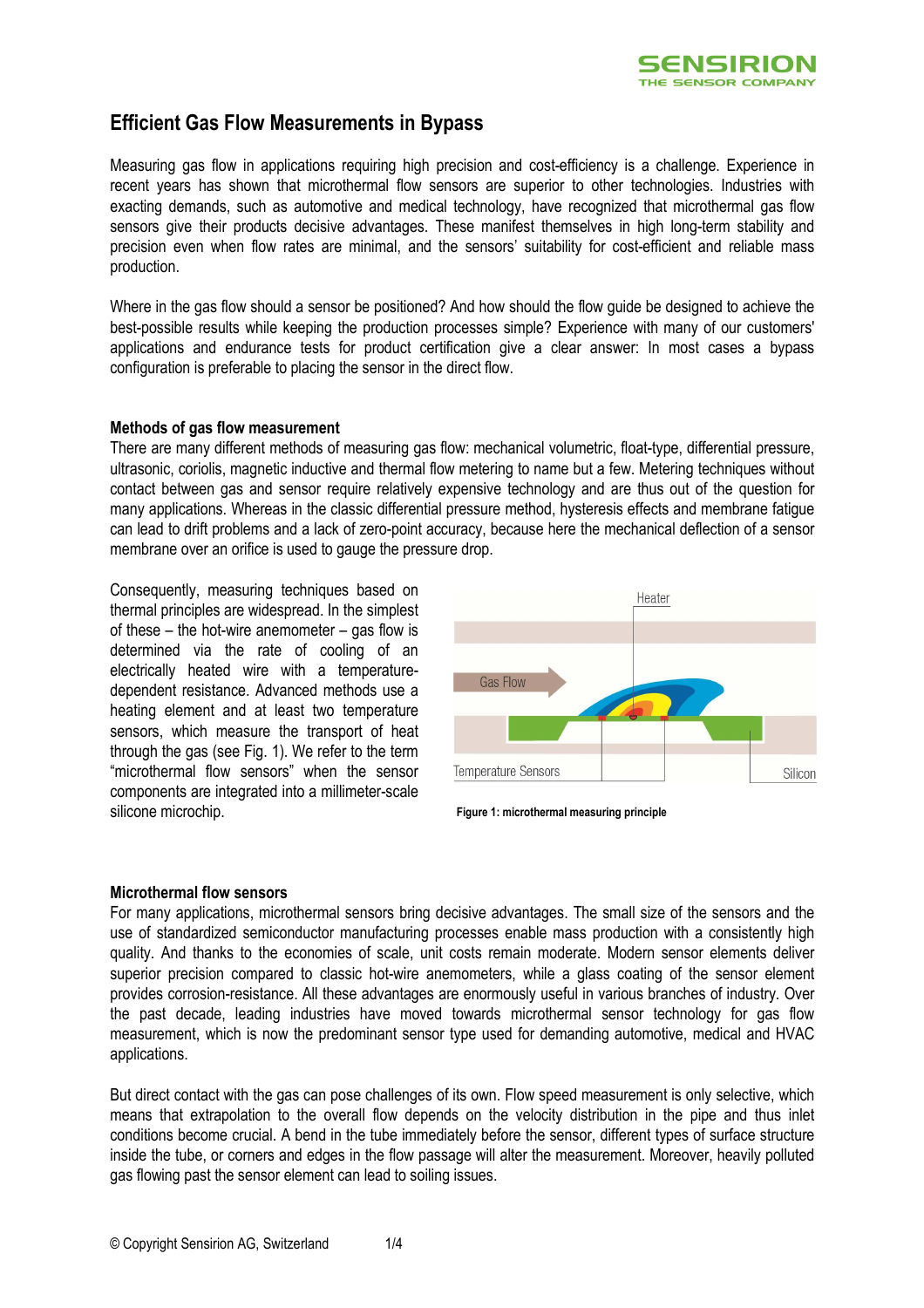

A good way to tackle such challenges is to place the sensor chip in a bypass. An orifice, a Venturi or another flow restrictor generates a pressure drop, which guides a small proportion of the gas through a bypass channel (see Fig. 2). While the microthermal flow sensor guarantees high accuracy, reproducibility, and stability, particularly in the case of very low flow rates, a well designed pressure drop element ensures that the resulting differential pressure is less susceptible to changes to the inlet conditions. Also important is the arrangement of the bypass tapping ports. By using inertia effects and minimizing the bypass flow, an intelligent bypass channel design will ensure a clean gas flow to the sensor chip.



Using a bypass configuration helps to simplify the manufacturing process too. It allows for the flow element to be molded and assembled independently of the sensor. Under the premise of tight production tolerances and by positioning the pre-calibrated sensor at the end, it is often possible to forgo final calibration of the entire system.

**Figure 2: Bypass Configuration** 

#### **Good design for a bypass solution**

How should a bypass configuration be engineered to achieve the desired results?

#### *Flow restrictor*

The flow restrictor's job is to slightly increase the resistance in the gas flow and, as a result, generate a differential pressure. Physically speaking, this happens in two ways. First, friction between the gas and the flow restrictor's surface areas (surfaces parallel

to the flow) leads to a pressure drop that increases linearly with the flow. Secondly, end faces and their edges create turbulence and thus a drop in pressure which increases quadratically with the flow. In practice, flow restrictors are always a mix of the two types and thus their pressure/flow characteristics are always a combination of linear and quadratic components (see Fig. 3).



**Figure 3: Pressure/flow characteristics** 

Which of the two characteristics prevails is determined by the design of the flow restrictor. Usually a linear characteristic is preferable because it increases sensitivity at small flows, stabilizes the zero point, and decreases the pressure drop at high flow rates.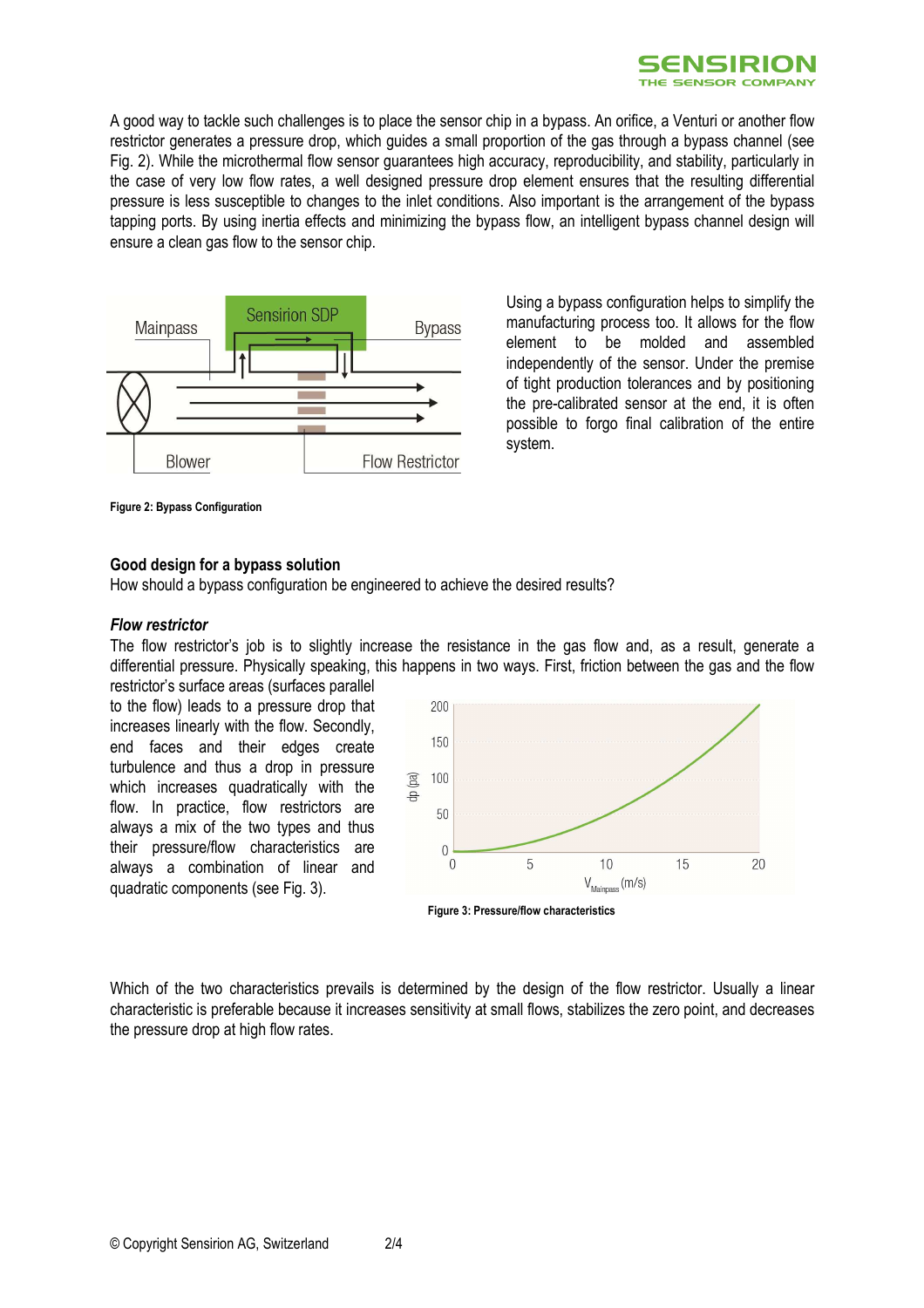

Therefore, as a general rule of thumb, a pressure drop element should have as much surface exposure parallel to flow as possible and a smallest possible cross section area. Classic circular orifices are not particularly well suited to the job; honeycomb structures are ideal, but expensive. An arrangement of blades, as shown in Fig. 4, has proved to be a simple yet suitable design. It can be easily produced using injection molding and its flow/differential pressure characteristic tends to be close to linear.



**Figure 4: Sketch of orifice**

#### *Bypass channel*

Thanks to inertia, most dust particles stay in the main channel. This desired effect can even be significantly improved with a good bypass channel design. The tapping ports of the bypass should face backwards so that the gas needs to reverse to reach the sensor. It has also been noted that flow guides next to the tapping ports keep the flow stable and laminar and thus reduce sensor signal noise. And, eventually, the tapping ports should be small, ideally with a diameter of 0.6 mm (see Fig. 5).



 **Figure 5: Bypass Channel** 

#### *Inlet conditions*

Even though flow measurement using a bypass configuration is less sensitive to changes in the inlet conditions, it is still important to design the inlet path with care. Ideally, there should be no sharp bends or edges in the pipe directly upstream of the flow element, and no abrupt changes in the pipe diameter. Apart from that, some form of resistance to the flow (such as a sieve), just upstream of the main flow restrictor and evenly distributed across the entire diameter of the pipe, can help to stabilize turbulence and other undesired influences.

#### *Choice of sensor*

With the right sensor, flow measurement in bypass is the most reliable and economical method. Microthermal differential pressure sensors, such as those made by sensor manufacturer Sensirion, are ideally suited to fulfill the requirements for several reasons.

- The components are small, which helps to keep the size of the bypass small and thus reduces the space required for flow measurement.
- Flow-based thermal differential pressure sensors have a high level of sensitivity and are very stable at around zero. It is thus possible to achieve a very wide measurement range (high dynamic range or high turn-down ratio).
- Despite the thermal flow measurement method, the sensors are calibrated to measure the applied differential pressure. The sensors can thus be replaced and exchanged without recalibration.
- Sensirion offers a specific temperature compensation geared towards flow measurement in bypass (see further information at the end of this article).

The latter two points offer a further advantage. In many cases, provided that the main channel has a good design and meets specified production tolerances, there is no need for final calibration of the entire system. The fact that sensors are supplied calibrated and temperature-compensated, and that tolerances in modern injection molding are small, means that in many cases random testing of the pressure drop element will suffice.